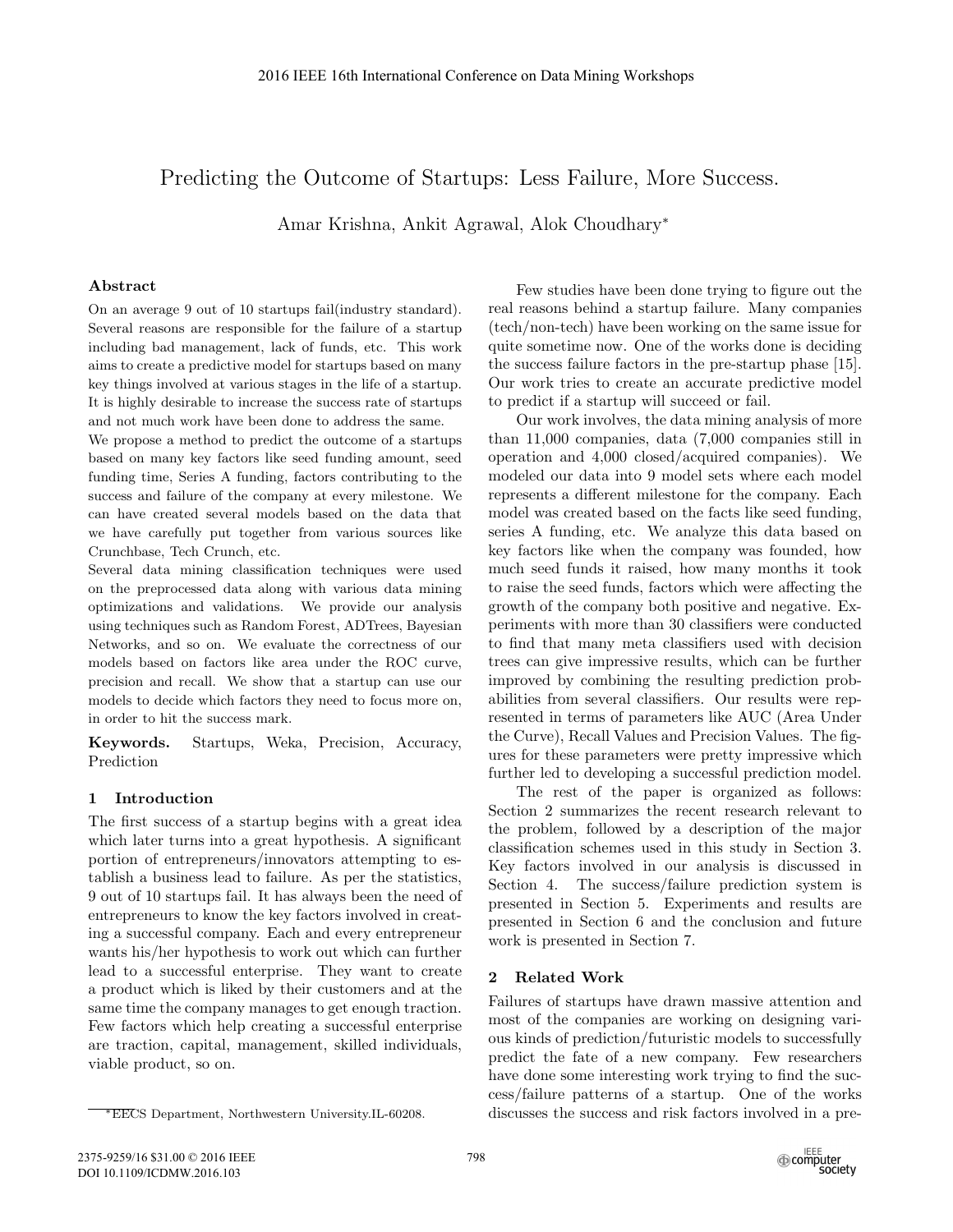startup phase [15]. The authors focus on estimating the relative importance of a variety of approaches and variables in explaining pre-startup success. They created a framework, which suggests that start-up efforts differ in terms of the characteristics of the individual(s) who start the venture, the organization that they create, the environment surrounding the new venture, and the process by which the new venture is started.

The work done in paper [4] closely addresses our problem. Research on personality characteristics relates dispositions such as risk-taking, locus of control, and need for achievement to the emergence and the success of entrepreneurship (for an overview, see [13]).

Greenewood et al. [8] have studied differences in motives as a success factor in nascent entrepreneurship. They find that women who start for internally oriented reasons, and men who start for externally oriented reasons (like perceiving a need in the market) have greater chances of successfully completing the pre-startup phase. Another work was on crowd sourcing which gets a mention in [7]. In this paper the authors focus on how crowd sourcing can help creating a successful organization. Work of paper [14] focuses on developing a research program to investigate the major factors contributing to success in new technical ventures. Another way to construct networks is through the strategic alliances between firms. Another work on new venture failure is done in the paper [12]. In this paper, the authors demonstrate two ways to investigate new venture failure - testing for moderating effects of new venture failure on the relationship between startup experience and perceived startup expertise with a sample of 220 entrepreneurs; and second, by qualitatively exploring the nature of these relationships, drawing insights from interviews with these 220 entrepreneurs.

Different research has been done trying to figure out several aspects of entrepreneurship and how some of them can lead to a successful company. Work done in paper [2] addresses similar issues. Another famous work is by R. Dickinson in his article [5] where he discusses the critical success factors and small businesses. He also explains how these factors can be tweaked to create a successful enterprise. Article [6] discusses a lot of problems faced by innovators. This article focuses more on the hurdles faced by the innovators in terms of capitol, management etc. [10] is one article which address the market orientation for entrepreneurs. Research paper [11] discusses factors which can create successful companies.

### **3 Classification Techniques**

Classification/regression techniques in machine learning are a supervised learning techniques that can used a labeled dataset to build predictive models for an outcome/target variable based on several independent input variables. Such techniques have been used with great success in various fields of science and engineering such as health-care, social media [17], materials science and engineering [1], and so on. We have used several classification techniques available through Weka [9]. Out of 30 techniques used, we have limited our results to 6 best techniques. We will define the top few techniques.

- 1. **Lazy lb1**: In most clustering algorithms, you fix the number of clusters to find, which means the number of instances inside the cluster depends on the size of the dataset. Nearest neighbor search algorithms (like IB1 and IBk), on the other hand, are fixing the number of instances that they consider as neighbors for each single instance; they generate as many neighborhoods as there are instances in the dataset. Defined in the paper named Lazy Associative Classification [16], the author overcomes this problem by focusing on the features of the given test instance, increasing the chance of generating more rules that are useful for classifying the test instance.
- 2. **Random Forest** : The Random Forest [3] classifier consists of multiple decision trees. The final class of an instance in a Random Forest is assigned by outputting the class that is the mode of the outputs of individual trees, which can produce robust and accurate classification, and ability to handle a very large number of input variables. It is relatively robust to overfitting and can handle datasets with highly imbalanced class distributions.
- 3. **NaiveBayes** : A Naive Bayes classifier assumes that the presence (or absence) of a particular feature of a class is unrelated to the presence (or absence) of any other feature. Depending on the precise nature of the probability model, naive Bayes classifiers can be trained very efficiently in a supervised learning setting. In many practical applications, parameter estimation for naive Bayes models uses the method of maximum likelihood.
- 4. **ADTree**: ADTree is an AND/OR graph. Knowledge contained in the tree is distributed as multiple paths must be traversed to form predictions. Instances that satisfy multiple splitter nodes have the values of prediction nodes that they reach summed to form an overall prediction value. A positive sum represents one class and a negative sum the other in the two-class setting. The result is a single interpretable tree with predictive capabilities.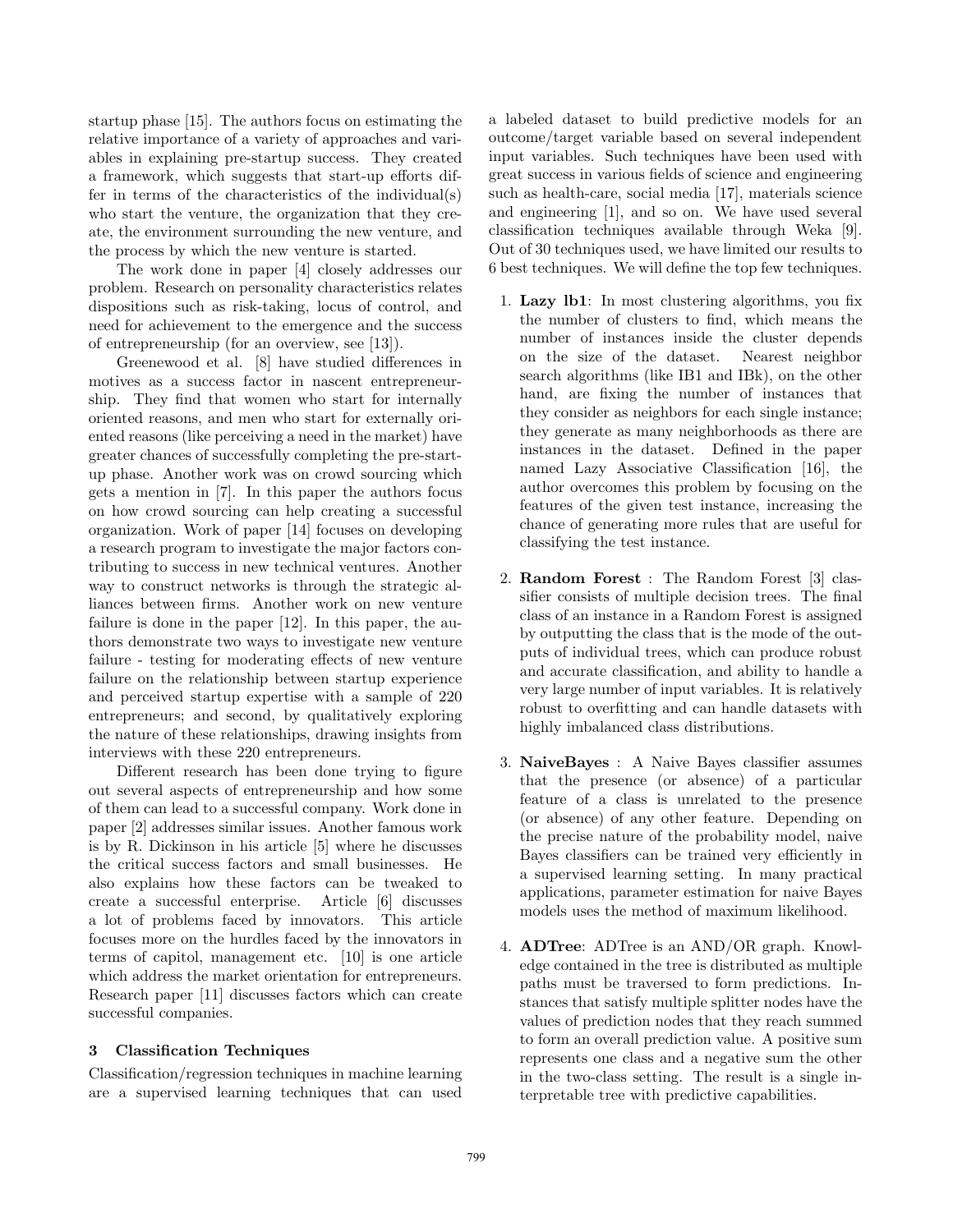- 5. **Bayesian Network**: It is a dual natured Bayesian classification technique which contains two stages: first learn a network structure, then learn the probability tables. A full Bayesian Network is used as the structure and a decision tree is learned for each CPT. The resulting model is called Full Bayesian network classifiers (FBCs). In learning an FBC, learning the decision trees for CPTs (conditional probability tables) captures essentially both variable independence and context-specific independence.
- 6. **SimpleLogistic**: Uses a stage-wise fitting process to construct the logistic regression models that can select relevant attributes in the data in a natural way, and can be used to build the logistic regression models at the leaves by incrementally refining those constructed at higher levels in the tree.

### **4 Key Factors Involved**

The lifetime of a startup involves a lot of key factors, which are sometimes equally important for their success or failure. We took in consideration more than 20 key factors which led to the success or failure of the companies. Key factors like Seed funding, Series A funding, Series B funding, Severity scores are part of the 9 models we have created, mentioned in Table 1. Few of the key factors are defined as follows:-

- (a) **Seed funding**: Seed funding acts as an initial fuel for any startup. Seed fund helps startups through their initial hurdles and at the same time act as an accelerator too.
- (b) **Time to get seed funding**: Time and money are the two important parts of any startups. No start up wants to spend tones of time just to get a product in market which no one wants to buy. This parameter measures the number of months it took for the companies to get a initial seed/angel funding.
- (c) **Rounds of Funding**: Refers to the number of rounds of funding a company raises/raised. This includes the seed/angel investment and venture capital.
- (d) **Severity factors**: These are the most important factors contributing to the authenticity of our prediction models. These factors and their corresponding scores are used by many institutions like S&P, to evaluate companies. We have divided them into two segments. One is positive factors like : Plenty

| Factors                                     | Description                                                  |  |  |  |
|---------------------------------------------|--------------------------------------------------------------|--|--|--|
| Start Date                                  | When the company was founded                                 |  |  |  |
| Seed Funding                                | Initial funds raised by a startup                            |  |  |  |
| Total Rounds of Fund-<br>ing                | Includes seed and venture capital                            |  |  |  |
| Time<br>$f_{\rm O}$ r<br>Seed(in<br>months) | Months it took to raise seed funds                           |  |  |  |
| Severity Scores                             | Factors<br>for<br>responsible<br>company's<br>growth/fallout |  |  |  |
| Average Severity Score                      | Mean of the positive negative scores                         |  |  |  |
| Weighted Average                            | Weighted Average of the positive negative<br>scores          |  |  |  |
| Series A, B, C, G<br>funding                | Venture Round funding                                        |  |  |  |
| Valuation                                   | Valuation of the company after each round of<br>funding      |  |  |  |
| Defunct Date                                | Date when the company dead-pooled(failed<br>companies)       |  |  |  |
| Months Active                               | Number of months the company is active in<br>market          |  |  |  |
| Market Value                                | Current Market Value of the company                          |  |  |  |
| Total Funds                                 | Seed funds + Venture Funds                                   |  |  |  |
| Burn Rate                                   | Total fund/No of months the company is<br>active             |  |  |  |

of traction, low burn rate, good management system, good use of funds and time, a vision to monetize from the very beginning, social skills-networking with the targeted audience, discipline, determination, ability to adapt to changes, fund raising skills, unwavering belief, the composition of capital structure, prospects of future earnings.

Table 2: Positive Factors Ranking(on a scale of 5, followed by major institutions)

| Reason        | Value |
|---------------|-------|
| Determination | з     |
| Fundraising   | 4     |
| Execution     | 5     |
| Social Skills | Δ     |
| Discipline    | 3     |

Negative factors:- A small similar or non-scalable idea, No competitive research - wrong market positioning, no go-to-market strategy, no focus-lack of traction, no flexibility, no passion or persistence, wrong or incomplete leadership, unmotivated team, no mentors or adviser's, no revenue model, high burn rate, less capital than needed, no VC expe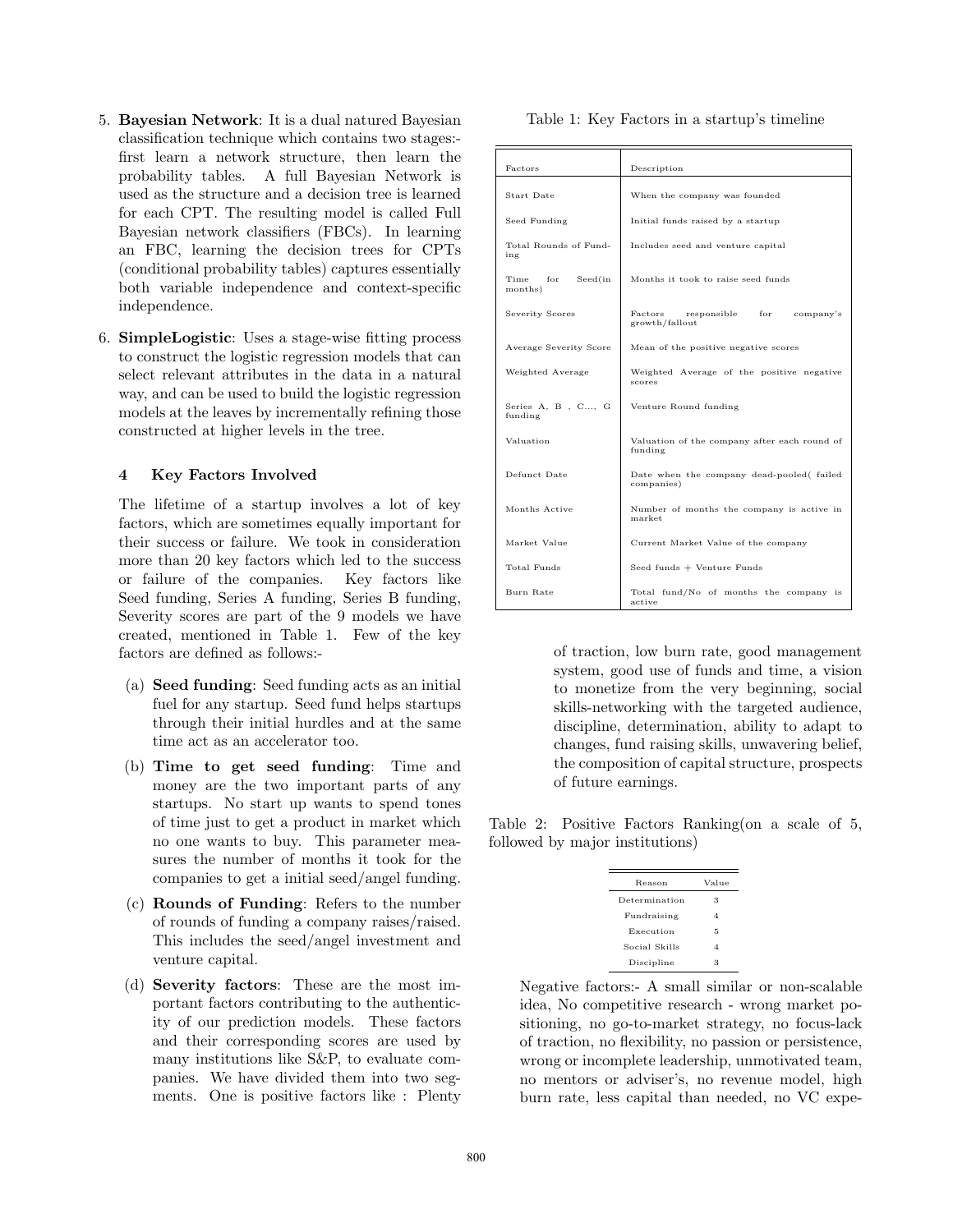rience, no long term road-map for Return of Investment, bad luck or timing, market competition. Further we rate these factors on a scale of 1-5 (positive), few examples depicted in Table 2, with one being less severe and 5 being more severe and -1 to -5 (negative) with -1 being less severe and -5 more severe, few examples depicted in Table 3.

Table 3: Negative Factors Ranking(on a scale of -1 to -5)

| Reason            | Value |  |
|-------------------|-------|--|
| Badluck or timing | -5    |  |
| Bad Revenue Model | -5    |  |
| No Flexibility    | $-2$  |  |
| High Burn Rate    | -5    |  |
| No roadmap        | -3    |  |
|                   |       |  |

- 7. **Series A funding(Venture Round)**: This acts as a catalyst after the initial seed round. This also helps the company getting enough traction in market and from investors. At the same time helps the company to scale. All the venture rounds are termed as Series A, B .. G.
- 8. **Valuation after each round**: Valuation of a company is decided by the amount of funds it raises at each seed round or venture round. This is a key factor in deciding, if the company is going in a right direction or not. In our analysis, we calculate the valuation of the company after each round of funding. After seed round the valuation of the company is calculated using the formula  $(100<sup>*</sup>(seed amount)/15)$ . In case of Series A round, the valuation is calculated using the formula (100 \*(Series A amount)/8). For series B to G the formula for calculating the valuation is same as  $(100 * (Series A/B/D/E/F/G)/5)$ . The valuation at Series B-G tend to stay of the same order because later stages of funding brings capital on less equity.
- 9. **Burn Rate**: This is the amount of time a company takes in order to burn all of its fund/cash. On general, higher the burn rate the higher the chances of failure, similarly lower the burn rate the company will sustain for a longer period of time.

### **5 Startup Success/Failure Prediction System**

Data preprocessing is the one of the key steps in the whole data mining process. Preprocessing involves understanding and cleaning the data for further analysis. Therefore careful preprocessing of raw startup data collected from Crunchbase holds a great importance in the entire process. The proposed predictive systems consists of 4 stages. They are:

- 1. **CrunchBase data preprocessing**: This the first step of the entire research. The principal steps involved are :
	- (a) Convert apparently numeric attributes to nominal e.g. Seed Funding (Yes or no).
	- (b) Construct the time attributes (like seed funding date, Series A funding date etc), we take in consideration the number of months it took to reach every milestones.
- 2. **Predictive Modeling**: This is where data mining classifiers are employed to construct predictive models for startups success/failure, on the preprocessed data. The two straightforward steps of this stage are:
	- (a) Split the preprocessed data in training and testing sets (or use cross validation).
	- (b) Construct a model on the training data using data mining classifiers, e.g. Naive Bayes, logistic regression, decision trees, etc., including an ensemble of different classifiers.
- 3. **Evaluation**: This stage mostly comprises of evaluation of predictive model on testing data.
	- (a) Compare the success/failure predictions from the predictive model on unseen data (testing set) against known successful/failed companies.
	- (b) Calculate the performance metrics like accuracy (percentage of predictions that are correct), precision (percentage of positive predictions that are correct), recall/sensitivity (percentage of positive labeled records that were predicted as positive), specificity (percentage of negatively labeled records that were predicted as negative), area under the ROC curve (a measure of discriminative power of the model), etc.

### **6 Evaluation and Results**

In our study we collected the data of 7000 successful companies and 4000 failed companies from Crunchbase (a wiki like database for all companies). This data consists of several factors as explained earlier (collected from other sources like TechCrunch and Forbes). In our experiments, we used the WEKA toolkit for classification, analysis and modeling. During our preprocessing step, we concluded that there are many key factors which significantly change the predictive models. Some of them are seed funding amount the company has raised or the rounds of funding it has gone through, if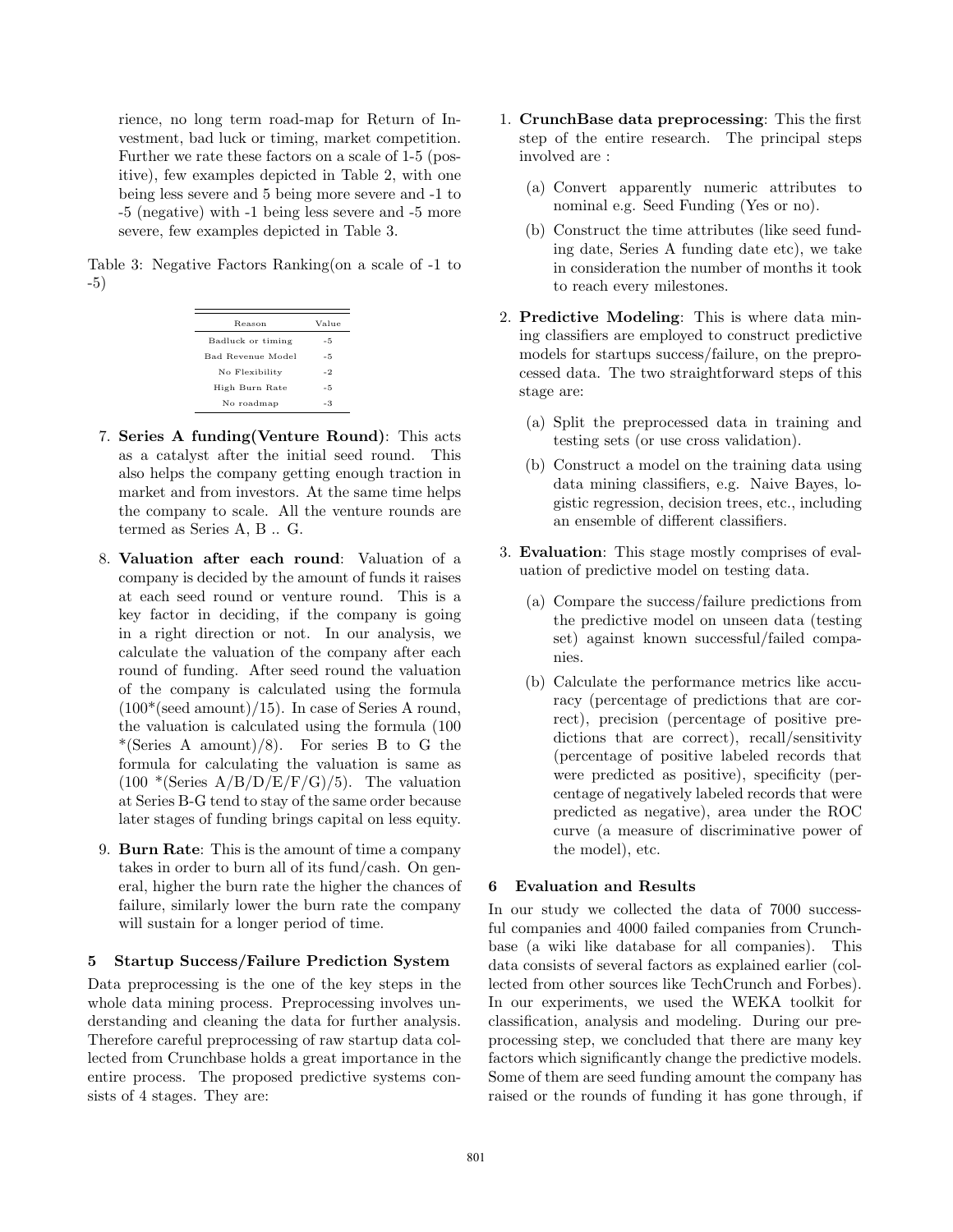

Figure 1: **Block Diagram of Success/Failure Prediction System**

at all the company was able to raise seed funds etc. Also two important key factors which also affected the outcomes were the Burn Rate of the company and few severity factors (mentioned in Section 4).

We collected data of the companies from 1999 (dot com bubble) to 2014. The prime reason for considering this time window is two recessions period and two dot com bubbles which can give us a clear picture of how companies can thrive even when the economy crashes and how some companies go bankrupt. We took into account almost 70 factors for each company. We did not consider the companies which were not able to raise any kind of funding. We did not consider companies with potential legal issues (rare cases of failure). We created several milestones in order to create different models e.g. M0 model refers to company with factors like start date, seed fund raised or not. M1 refers to M0  $+$  seed funding amount. Similarly M2 refers to M1  $+$ Series A funding amount and so on. Similarly, we were able to develop a total of 9 models.

For classification, we developed predictive models using more than 30 different classification schemes. The labels for these classes were if the company has failed or succeded based the data obtained from CrunchBase. We selected the following top 6 schemes:

- 1. NaiveBayes
- 2. ADTrees
- 3. BayesNet
- 4. Lazylb1
- 5. RandomForest
- 6. SimpleLogistics

| Model          | Description                                                  | Best<br>AUC | <b>Best</b><br>Preci-<br>sion | Best<br>Recall | Accuracy |
|----------------|--------------------------------------------------------------|-------------|-------------------------------|----------------|----------|
| $_{\rm M0}$    | Doesn't<br>include<br>seed fund amount                       | 0.616       | 0.733                         | 0.783          | 0.793    |
| M1             | Includes seed fund<br>amount                                 | 0.865       | 0.863                         | 0.864          | 0.883    |
| M <sub>2</sub> | Series A<br>Includes<br>amount                               | 0.89        | 0.881                         | 0.888          | 0.895    |
| M3             | Includes<br>Series<br>B<br>amount                            | 0.87        | 0.875                         | 0.888          | 0.895    |
| M <sub>4</sub> | <b>Includes</b><br>Series<br>$\mathcal{C}$<br>amount         | 0.872       | 0.867                         | 0.861          | 0.887    |
| M <sub>5</sub> | Includes<br>Series<br>$\mathbb{D}$<br>amount                 | 0.914       | 0.884                         | 0.888          | 0.895    |
| M6             | Series<br>E<br>Includes<br>amount                            | 0.92        | 0.864                         | 0.861          | 0.887    |
| M7             | Includes<br>Series<br>$\mathbf{F}$<br>amount                 | 0.92        | 0.879                         | 0.861          | 0.889    |
| M8             | Includes<br>Series G<br>funding                              | 0.91        | 0.87                          | 0.88           | 0.888    |
| M9             | Includes all the fac-<br>tors(as<br>mentioned<br>in Table 1) | 0.972       | 0.963                         | 0.966          | 0.987    |

Table 4: Values of AUC, Recall, Precision and Accuracy for the models

We conducted experiments with the above mentioned 6 classification schemes. We used Leave-One-Out Cross Validation (LOOCV) for evaluation, which in this case is equivalent to 11000-fold cross validation.

Since accuracy results can be often misleading due to imbalanced classes, the area under the ROC curve (AUC) is considered a better metric to measure the ability of the model to discriminate between the different class values. Fig. 2 presents the area under the ROC curve (AUC) for the same. We also present the recall values for our dataset.

Figure 4 shows the recall values for all the top 6 classifiers. High precision means that an algorithm returned substantially more relevant results than irrelevant, while high recall means that an algorithm returned most of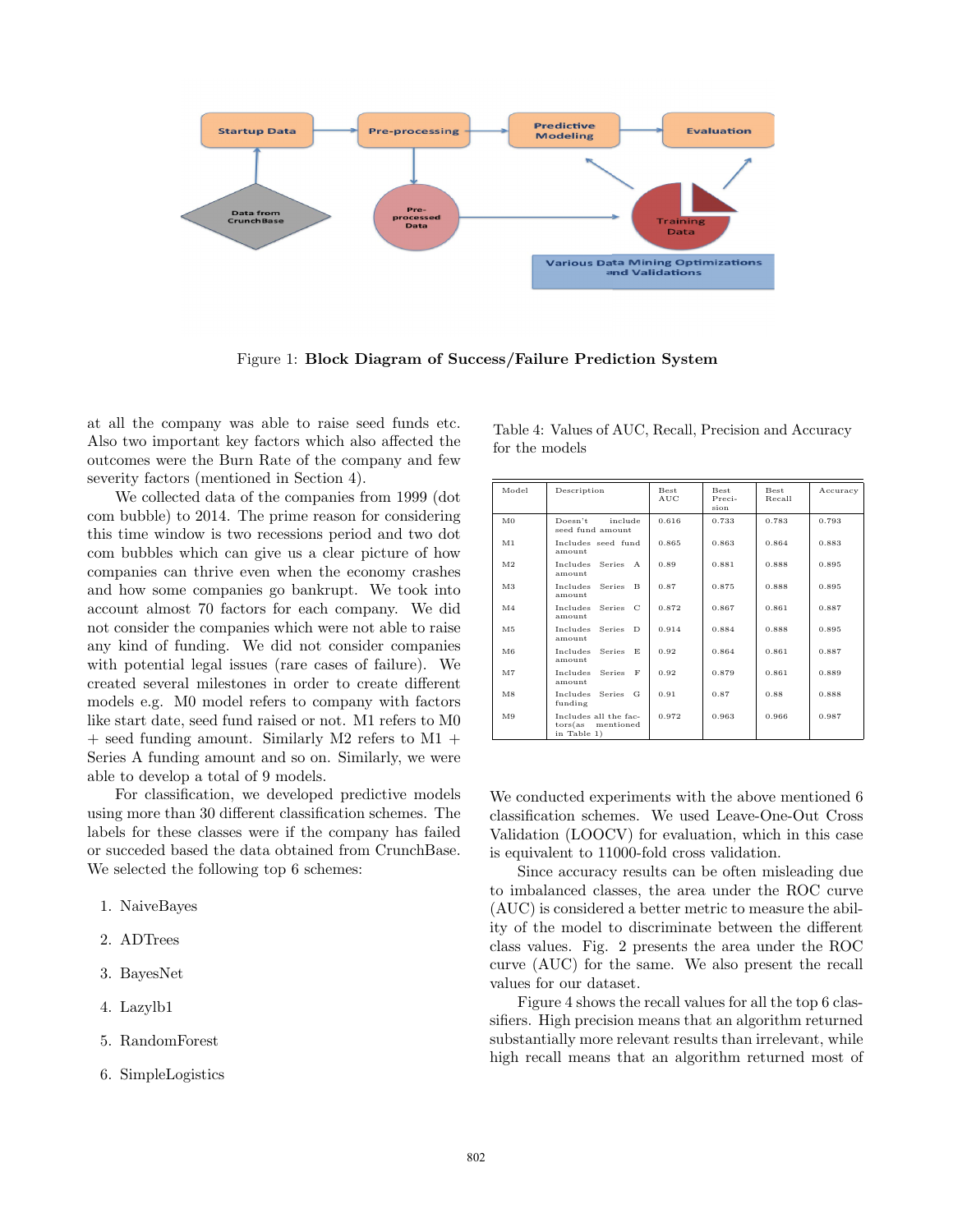

Figure 2: **Area under the curve (ROC) values for different classification schemes for Models M0-M9**



Figure 3: **Precision Values for different classification schemes for Models M0-M9**

the relevant results.

We will now analyze our results in terms of precision/accuracy. In Fig. 2, we can see that, AUC's(area under the curve) best results were for the Random Forest and SimpleLogistic classification schemes. The model performed badly for the lazy algorithms. In Fig. 3, we can see that the models for precision values performed magnificently under the ADTrees, RandomForest and SimpleLogistic classification schemes. Similarly in the Fig. 4, we can see that recall values performed best under RandomForest and ADTrees classification schemes at the same performed badly under lbk1. The area under the curve showed good results in the case of Model 1 to Model 9, which depicts the fact that the key factor in our prediction models is "amount of fund raised" like seed funding amount and so on.

Some of the best result precision results we got were 73.3% for Model 0 (No seed funding), 86.3% for Model 1 (M0 + including seed funding amount), 88.1 % for Model 2 ( $M1$  + including Series A funding), 87.5% for Model 3 (M2+ including Series B funding), 86.7% for Model 4 ( $M3$  + including Series C funding),  $88.4\%$  for Model 5 ( $\text{M4}$  + including Series D funding), 86.4\% for Model 6 (M5 + including Series E funding),  $87.9\%$ for Model  $7(M6 + \text{including Series } F \text{ funding}), 87\%$ for Model 8 ( $M7 + \text{including series } G \text{ funding}$ ), 96.3% for Model  $9(M8 + \text{including all the factors mentioned})$ earlier in Section 4). Detailed values of the recall and precision are mentioned in Table 4.

We tested our predictive models on few startups (currently in market) which have both succeeded and failed. At first we tested our predictive models on a company named Spotify (founded in 2006). The company fulfills almost all the parameters of our models like the amounts of seed funding and venture funding (total amount raised 537.8mn dollars). The mean severity scores of the company at all the stages are close to 4.5 on a scale of 5. The burn rate of the company is moderate and under control. Factors like huge customer base, lot of traction, amazing services, well built product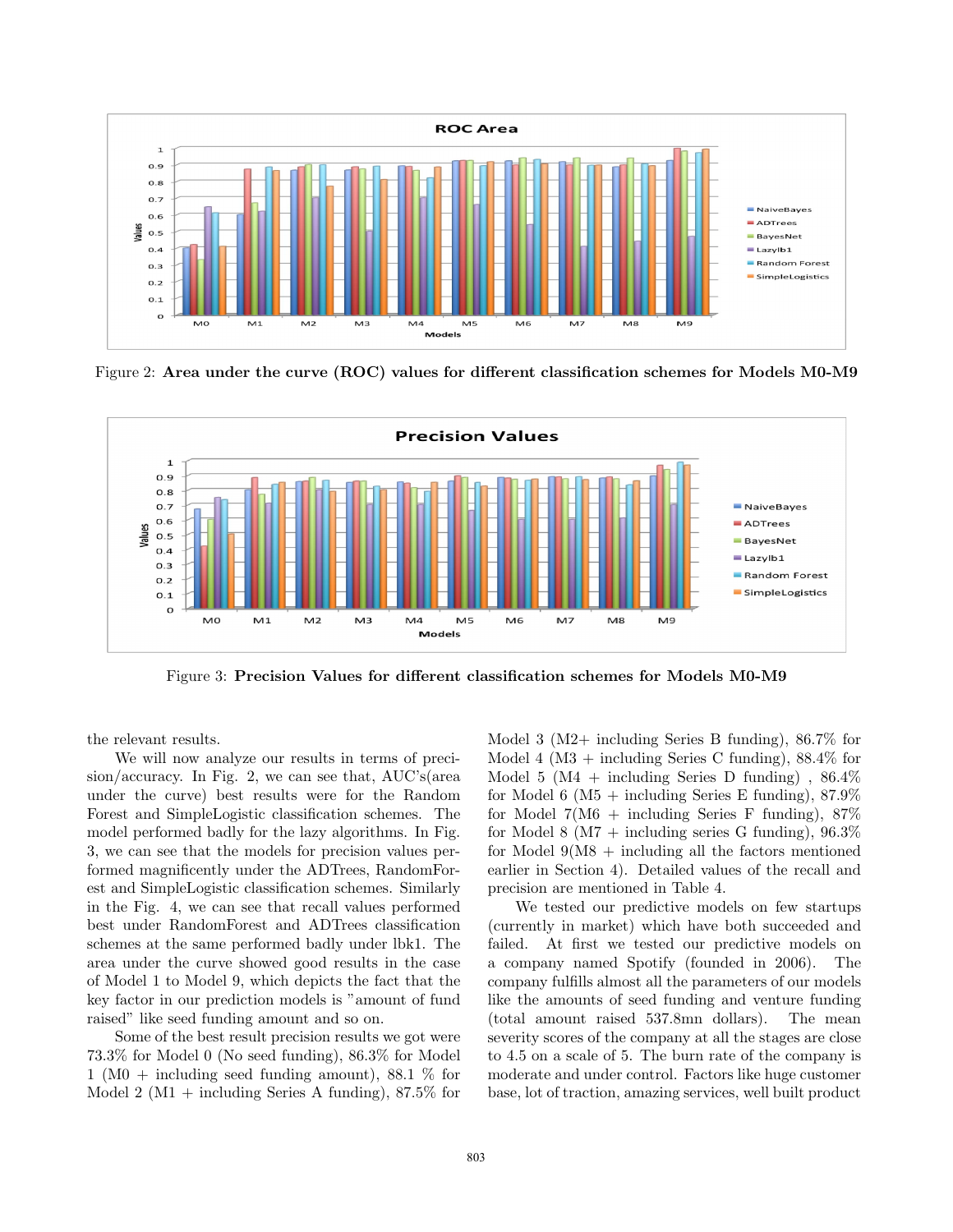

Figure 4: **Recall for different classification schemes for Models M0-M9**

etc helped the company to scale. Our model predicted a success probability of 88.9% which makes it a successful company. A example of failed company predicted by our model is the company named Everpix. The company was able to raise a total of 2.4mn dollars in seed and venture funding but the mean severity scores of the company were bad i.e. close to -1. Factors like bad management, less traction , extremely high burn rate led to the company's failure. Our model prediction for this company was close to 44.2% which puts it into the category of a failed company.

### **7 Conclusion**

In this paper, we used several supervised learning classifiers to construct models for success/failure prediction of early stage startups. Precision accuracies of 73.3%, 86.3%, 88.1 %, 87.5%, 86.7%, 88.4%, 86.4%, 87.9%, 87%, 96.3% for Models 0, 1, 2, 3, 4, 5, 6, 7, 8, 9 respectively. Further we also studied the values for the ROC area and recall. Given the prediction quality we can certainly say that any early stage startup can use our prediction models (at every milestone) to predict their outcome. This will give them an insight of how to be on correct path from the very beginning by taking correct measures and by not committing the same mistakes the failed startups did. Future work involves increasing our accuracy and precision values by incorporating more severity factors. We will also like to use few other classification techniques to derive better prediction models with much higher accuracies. We also want to develop a web tool based on our current approach. The web tool will be handy to use for the entrepreneurs and innovators.

### **8 Acknowledgment**

This work is supported in part by the following grants: NSF awards CCF-1029166, IIS-1343639, CCF-1409601; DOE awards DE-SC0007456, DE-SC0014330; AFOSR award FA9550-12-1-0458; NIST award 70NANB14H012; DARPA award N66001-15-C-4036.

### **References**

- [1] A. Agrawal, P. D. Deshpande, A. Cecen, G. P. Basavarsu, A. N. Choudhary, and S. R. Kalidindi. Exploration of data science techniques to predict fatigue strength of steel from composition and processing parameters. *Integrating Materials and Manufacturing Innovation*, 3(8):1–19, 2014.
- [2] T. M. Begley and W.-L. Tan. The socio-cultural environment for entrepreneurship: A comparison between east asian and anglo-saxon countries. *Journal of international business studies*, pages 537–553, 2001.
- [3] L. Breiman. Random forests. *Mach. Learn.*, 45(1):5– 32, Oct. 2001.
- [4] J. Brüderl, P. Preisendörfer, and R. Ziegler. Survival chances of newly founded business organizations. *American sociological review*, pages 227–242, 1992.
- [5] R. Dickinson. Business failure rate. *American Journal of Small Business*, 6(2):17–25, 1981.
- [6] W. B. Gartner. Who is an entrepreneur? is the wrong question. *American journal of small business*, 12(4):11–32, 1988.
- [7] M. D. Greenberg, B. Pardo, K. Hariharan, and E. Gerber. Crowdfunding support tools: predicting success & failure. In *CHI'13 Extended Abstracts on Human Factors in Computing Systems*, pages 1815–1820. ACM, 2013.
- [8] P. G. Greene, M. M. Hart, E. J. Gatewood, C. G. Brush, and N. M. Carter. Women entrepreneurs: Moving front and center: An overview of research and theory. *Coleman White Paper Series*, 3:1–47, 2003.